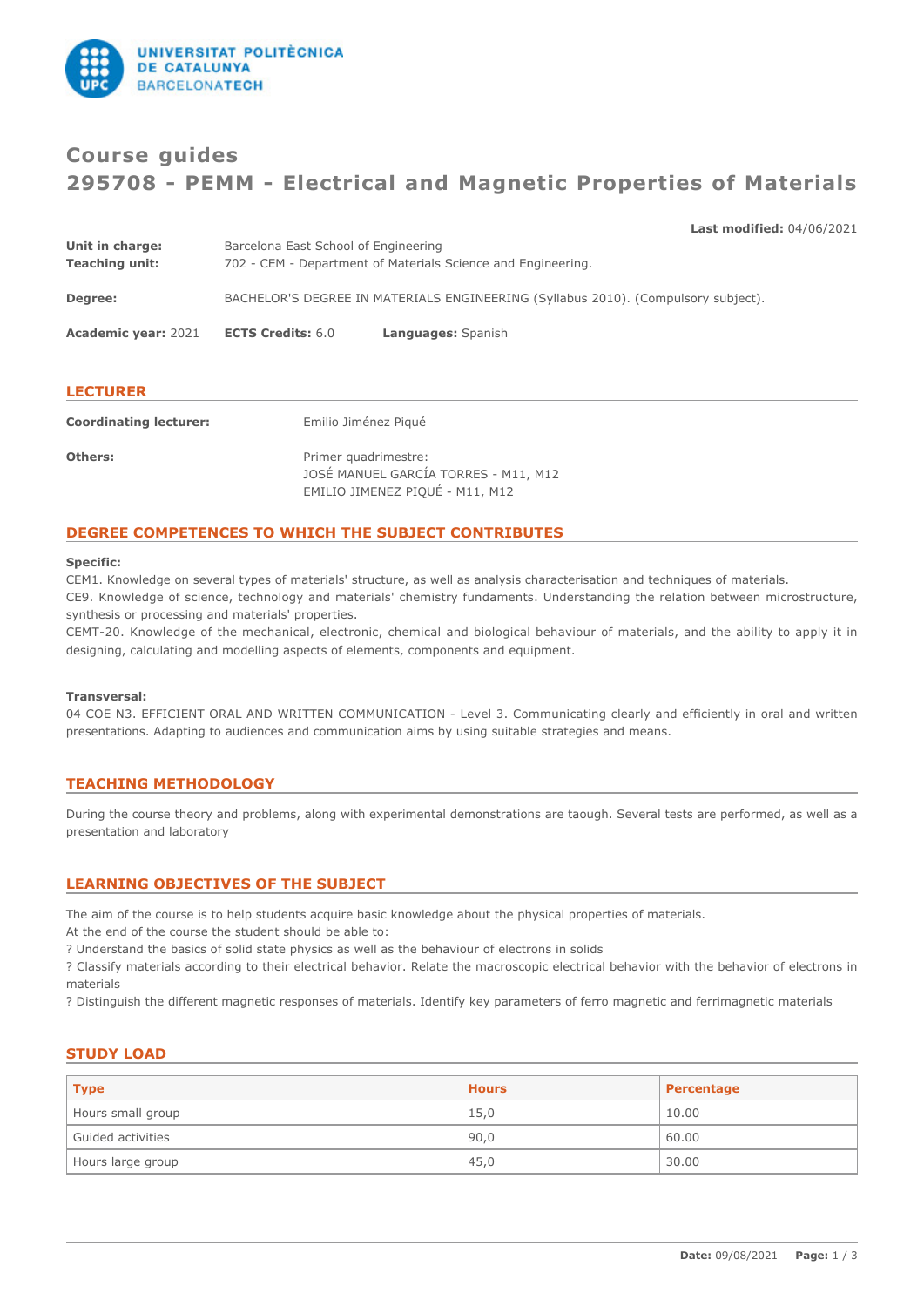

## **Total learning time:** 150 h

# **CONTENTS**

#### **UNIT I: Introduction to Solid State Physics**

## **Description:**

Quantum behavior of particles. Principal quantum equations. Schrödinger equation. Structure of atom and molecules. Kröning-Penney equation for crystals. Density of state. Fermi distribution function. Density of Carriers

**Full-or-part-time:** 50h Theory classes: 12h Practical classes: 8h Self study : 30h

## **UNIT II: Electrical behavior of materials**

#### **Description:**

Classification of the electrical behavior of the materials. Conductivity in metals. Intrinsic and extrinsic semiconductors. semiconductor union. Electrostatics. Dielectrics.

**Full-or-part-time:** 50h Theory classes: 12h Practical classes: 8h Self study : 30h

#### **UNIT III: Magnetic behavior of materials**

#### **Description:**

Types of magnetism. Curie temperature. Ferro and ferrimagnetic materials. Domains. superconductivity

**Full-or-part-time:** 50h Theory classes: 12h Practical classes: 8h Self study : 30h

#### **GRADING SYSTEM**

Final Exam 50% + 30% Partial Tests + 5% presentation+ 15% lab NO reevaluation

#### **BIBLIOGRAPHY**

# **Basic:**

- Pollock, D. D. Physical properties of materials for engineers. 2nd ed. 1993. ISBN 0849342376.
- Hummel, Rolf E. Electronic properties of materials. 4th. New York: Springer, 2011. ISBN 9781441981639.
- Solymar, L. Electrical properties of materials. 9th ed. Oxford: Oxford University Press, 2014. ISBN 9780198702771.
- Rosenberg, H. M ; Gómez Antón, Ana. El Estado sólido : una introducción a la física de los cristales. Madrid: Alianza Editorial, cop. 1991. ISBN 9788420681405.
- Turton, Richard. The Physics of solids. New York: Oxford University Press, 2000. ISBN 0198503520.

# **Complementary:**